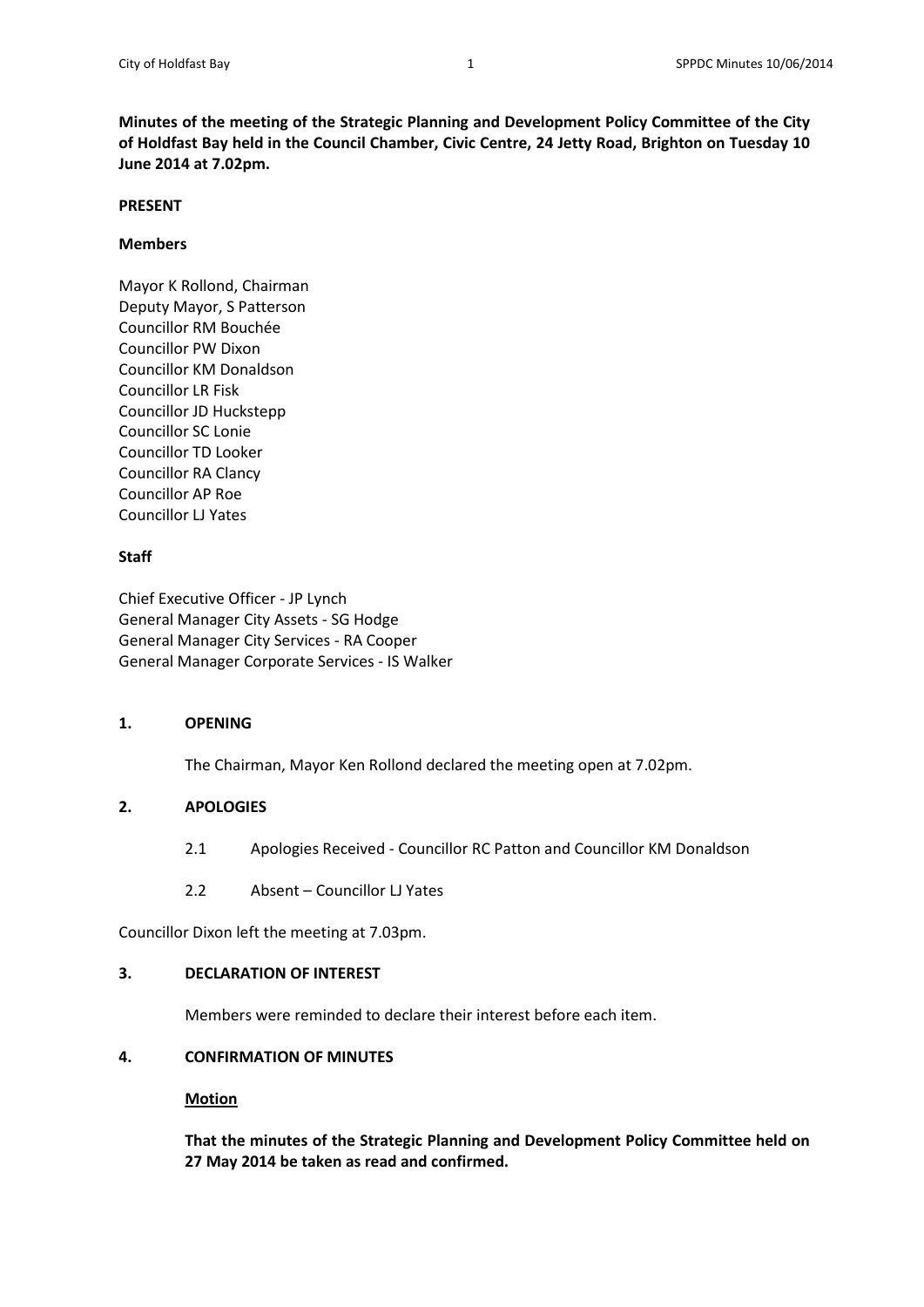### Moved by Councillor Looker, Seconded by Councillor Lonie **Carried**

Councillor Dixon rejoined the meeting at 7.04pm.

- **6. QUESTIONS BY MEMBERS - Nil**
- **7. MOTIONS ON NOTICE -** Nil

### **8. ADJOURNED ITEMS -** Nil

### **9. REPORTS BY OFFICERS**

#### 9.1 **Better Development Plan Conversion DPA** (Report No: 170/14)

This report summarises the outcomes of the public consultation process and review of submissions in relation to the Better Development Plan (BDP) Conversion Development Plan Amendment.

The DPA updates Council's Development Plan, introducing minor changes in some areas and making it easier to understand and use, and more consistent in expression with other Development Plans across South Australia.

It will provide Council with a robust framework for assessing development proposals and delivering its strategic goals for development in the City.

As a result of the public consultation, Council received five public submissions and 11 agency submissions.

# **Motion**

# **That Council:**

- **1. Considers the matters raised in public and agency submissions received during public consultation located at Attachment 1 to report 170/14.**
- **2. Endorses the 'Summary of Consultation and Proposed Amendments Report', located at Attachment 2 to report 170/14 for submission to the Minister.**
- **3. Endorses the 'Summary and Response to Agency Submissions table, located at Attachment 3 to report 170/14.**
- **4. Endorses the 'Better Development Plan (BDP) Conversion Development Plan Amendment – The Amendment – For Approval' located at Attachment 4 to report 170/14.**

Moved Councillor Looker, Seconded Councillor Lonie